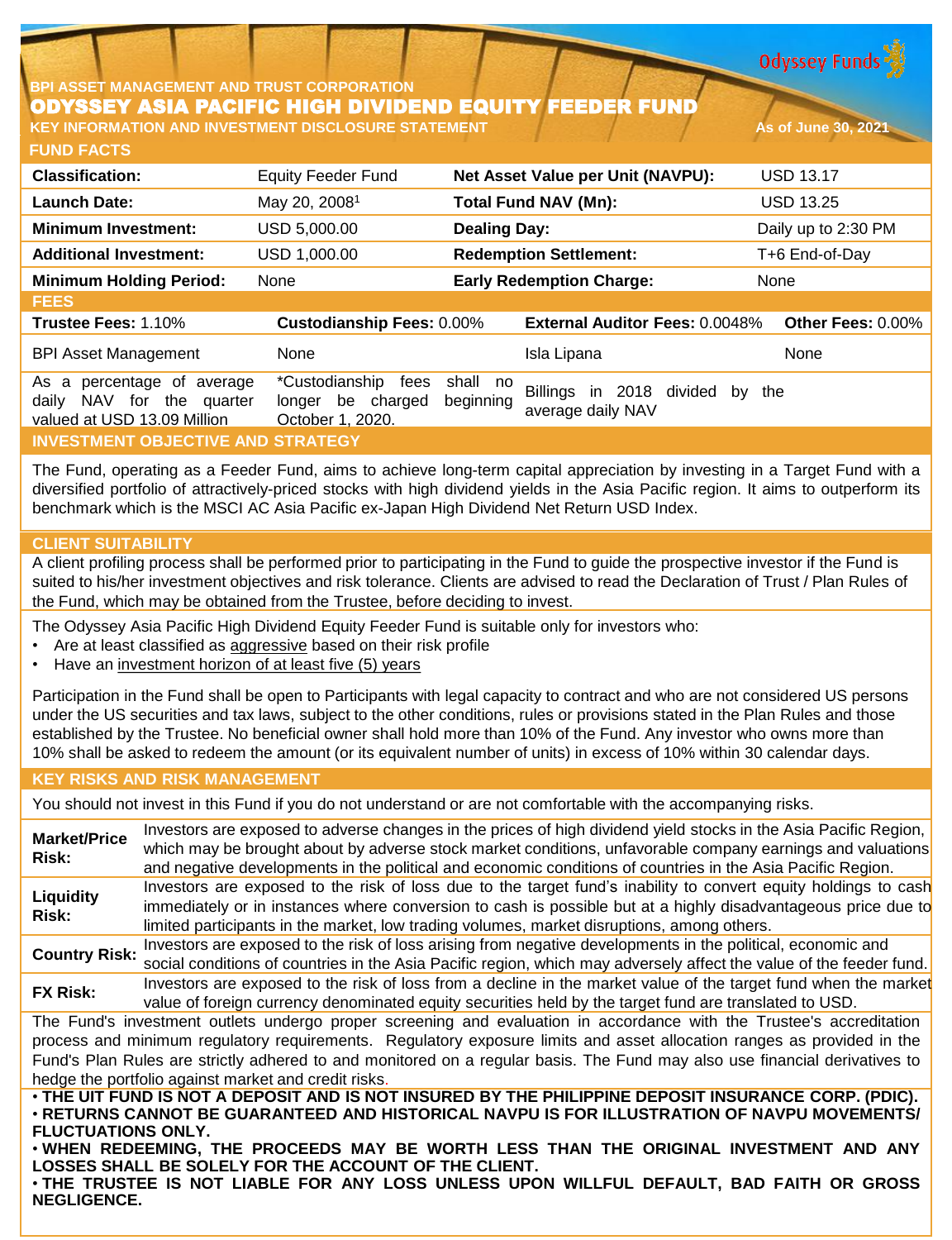### **FUND PERFORMANCE AND STATISTICS AS OF JUNE 30, 2021**

(Purely for reference purposes and is not a guarantee of future results)

# **NAVPU GRAPH**



| *MSCI AC Asia Pacific ex-Japan High Dividend Net Return USD Index |  |  |  |  |
|-------------------------------------------------------------------|--|--|--|--|
|-------------------------------------------------------------------|--|--|--|--|

| <b>CUMULATIVE PERFORMANCE (%) 2</b>    |            |       |       |          |       |        |
|----------------------------------------|------------|-------|-------|----------|-------|--------|
|                                        | 1 mo       | 3 mos | 6 mos | 1YR      | 3YRS  | S.I    |
| Fund                                   | $-2.23$    | 3.86  | 10.49 | 36.90    | 19.40 | 31.70  |
| <b>Benchmark</b>                       | $-2.05$    | 1.35  | 9.29  | 39.80    | 40.47 | 103.49 |
| <b>ANNUALIZED PERFORMANCE (%) 2</b>    |            |       |       |          |       |        |
|                                        | 1YR        | 2YRS  | 3YRS  | 4YRS     | 5YRS  | S.I    |
| Fund                                   | 36.90      | 6.64  | 6.09  | 4.99     | 6.93  | 2.12   |
| <b>Benchmark</b>                       | 39.80      | 18.04 | 11.99 | 11.38    | 13.98 | 5.56   |
| <b>CALENDAR YEAR PERFORMANCE (%) 2</b> |            |       |       |          |       |        |
|                                        | <b>YTD</b> | 2020  | 2019  | 2018     | 2017  | 2016   |
| Fund                                   | 10.49      | 2.05  | 11.24 | $-9.01$  | 20.33 | 3.45   |
| <b>Benchmark</b>                       | 9.29       | 19.55 | 20.14 | $-14.23$ | 37.63 | 6.18   |
| <b>PORTFOLIO COMPOSITION</b>           |            |       |       |          |       |        |

| <b>NAVPU over the past 12 months</b> |       |
|--------------------------------------|-------|
| Highest                              | 13.50 |
| Lowest                               | 9.62  |
| <b>STATISTICS</b>                    |       |
| Portfolio Beta                       | 0.86  |
| Volatility, Past 1 Year (%) 3        | 15.35 |
| Sharpe Ratio <sup>4</sup>            | 2.40  |
| Information Ratio <sup>5</sup>       | -0.42 |

<sup>1</sup>The fund was originally launched as Odyssey Asia Pacific High Dividend Equity Fund. It was converted into a feeder fund last October 1, 2020. <sup>2</sup>Returns are net of fees.

<sup>3</sup>Measures the degree to which the Fund fluctuates vis-à-vis its average return over a period of time.

<sup>4</sup>Used to characterize how well the return of a Fund compensates the investor for the level of risk taken. The higher the number, the better.

<sup>5</sup>Measures reward-to-risk efficiency of the portfolio relative to the benchmark. The higher the number, the higher the reward per unit of risk.

\*Declaration of Trust is available upon request through your branch of account.

| <u>UNIT ULIU UUMI UUTTUN</u>           |                  |
|----------------------------------------|------------------|
| <b>Allocation</b>                      | % of Fund        |
| <b>Target Fund</b>                     | 98.72            |
| Cash                                   | 0.64             |
| Time deposits and money market         | 0.75             |
| Other receivables - net of liabilities | $-0.11$          |
| <b>Top Five Sector Holdings</b>        | % of Target Fund |
| Financials                             | 29.5             |
| Information Technology                 | 29.4             |
| <b>Consumer Discretionary</b>          | 8.5              |
| <b>Communication Services</b>          | 6.1              |
| <b>Consumer Staples</b>                | 5.7              |
| <b>Top Five Country Weightings</b>     | % of Target Fund |
| China                                  | 22.9             |
| Taiwan                                 | 19.5             |
| Australia                              | 15.7             |
| Korea                                  | 11.4             |
| Hong Kong                              | 10.8             |
|                                        |                  |

# **TOP TEN HOLDINGS**

| % of Target<br>Fund |
|---------------------|
| 9.8                 |
| 8.4                 |
| 3.1                 |
| 3.0                 |
| 2.9                 |
| 2.2                 |
| 2.1                 |
| 2.0                 |
| 2.0                 |
| 2 በ                 |
|                     |

#### **RELATED PARTY TRANSACTIONS\***

The Fund has no transactions and outstanding investments with entities related to BPI Asset Management and Trust Corporation (BPI AMTC).

\* Related party in accordance with BPI AMTC's internal policy.

For more information, you may contact us at (632) 8580-**AMTC** (2682),

email us at bpi\_asset\_management@bpi.com.ph or visit our website, www.bpiassetmanagement.com.